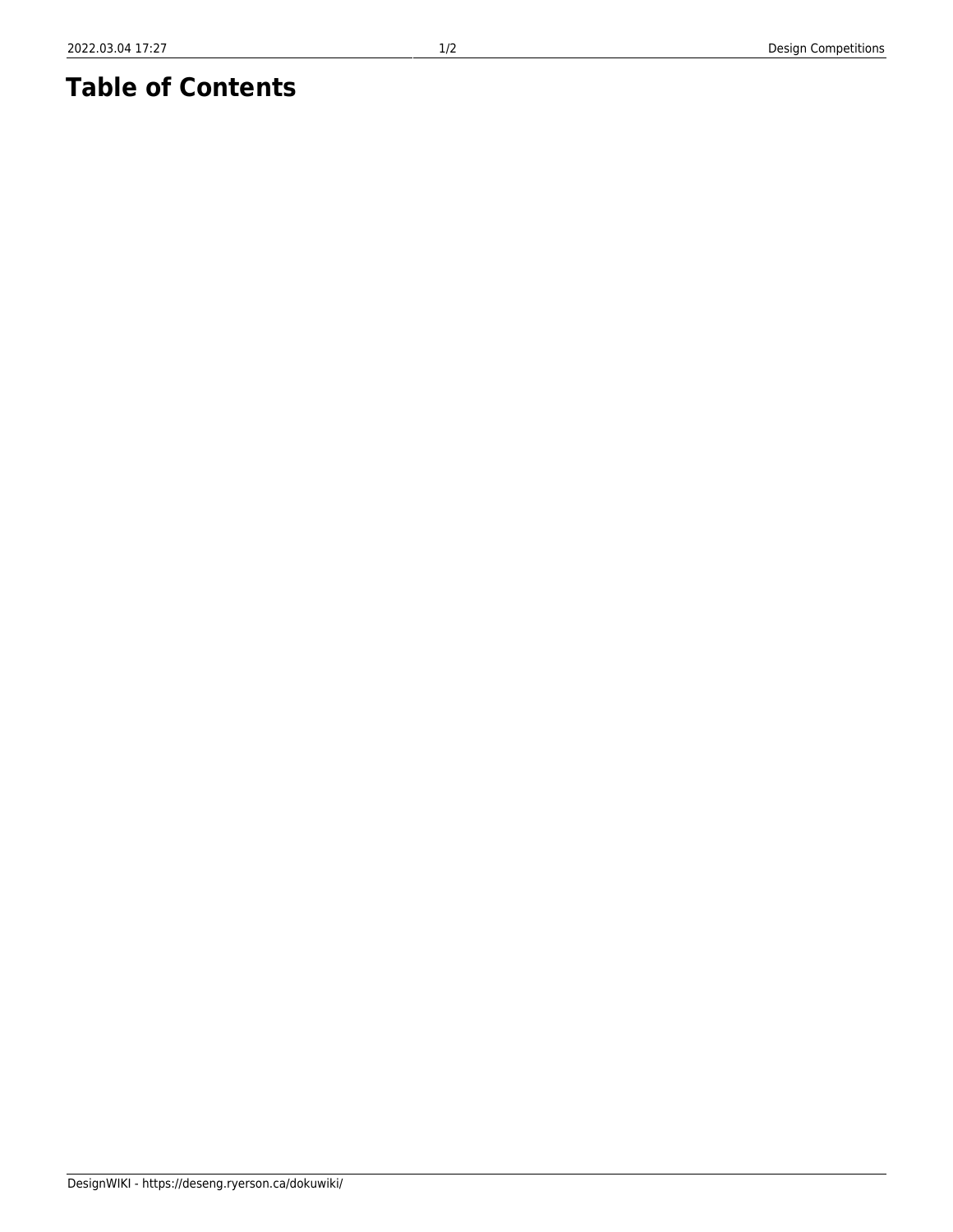https://deseng.ryerson.ca/dokuwiki/ Printed on 2022.03.04 17:27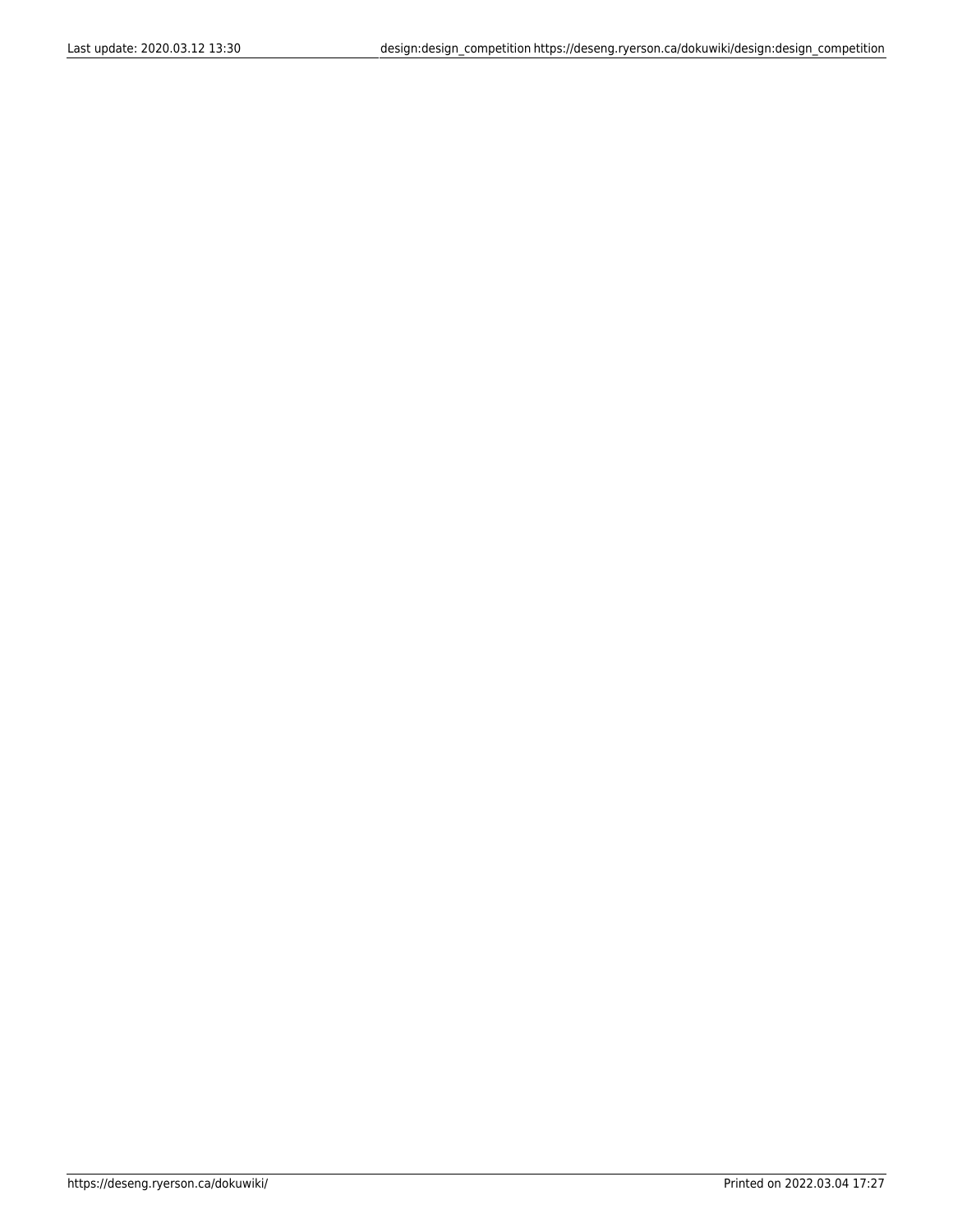# **Design Competitions**

This page attempts to gather links to **design competitions** that might be of interest to students. It is not a given that every competition is run every year. Refer to individual competition websites for details.

The following competitions are listed **in order of typical deadlines**.

# **[Core77 Design Awards](http://designawards.core77.com/)**

Leverage this opportunity to showcase work to small team of leading design professionals who will critique, validate and offer perspective on your process and final pieces. Participants and winners are will be featured on Core77 throughout the year. Open to all designers. **Typical deadline is in early March**.

# **[Cradle to Cradle Product Design Challenge](http://www.c2ccertified.org/challenge)**

The Cradle to Cradle Products Innovation Institute has launched its first-ever Product Design Challenge in partnership with [Autodesk](http://www.autodesk.com/) supporting the Design-Led Revolution. Central to Cradle to Cradle® as a design framework is to eliminate the concept of waste—recognizing that all materials are valuable, finite, and when designed appropriately, can be used in infinite cycles. Effectively implementing this design principle can have a significant impact on the environment and the economy. Following completion of the free, online course, [Designing Cradle to Cradle Certified Products for the Circular Economy](http://education.c2ccertified.org/), participants are eligible and encouraged to submit a design for the [Cradle to Cradle Product Design Challenge](http://www.c2ccertified.org/challenge) and could win up to \$4,000 in a cash prize.

# **Typical deadline is in mid-March**.

# **[Buckminster Fuller Institute Challenge](http://bfi.org/challenge)**

Launched in 2007, the Fuller Challenge has defined an emerging field of practice: the whole systems approach to understanding and intervening in complex and interrelated crises for wide-scale social and environmental impact. The entry criteria have established a new framework through which to identify and measure effective, enduring solutions to global sustainability's most entrenched challenges. The rigorous selection process has set a unique standard, gaining renown as "Socially-Responsible Design's Highest Award."

# **Typical deadline is end of March**.

# **[CSME National Design Competition](http://csme-ndc.ca/)**

CSME would like to invite Canadian engineering undergraduate students to take part in the annual CSME National Design Competition. This competition will showcase outstanding undergraduate student Capstone design projects from across Canada. Students will have an opportunity to network with their counterparts from across the country, gain valuable presentation experience, and participate in, and attend a professional conference.

# **Typical deadline is around 1 April**

# **[Innovative Designs for Accessibility](http://www.accessiblecampus.ca/idea/)**

The Innovative Designs for Accessibility (IDeA) student competition seeks innovative, cost-effective and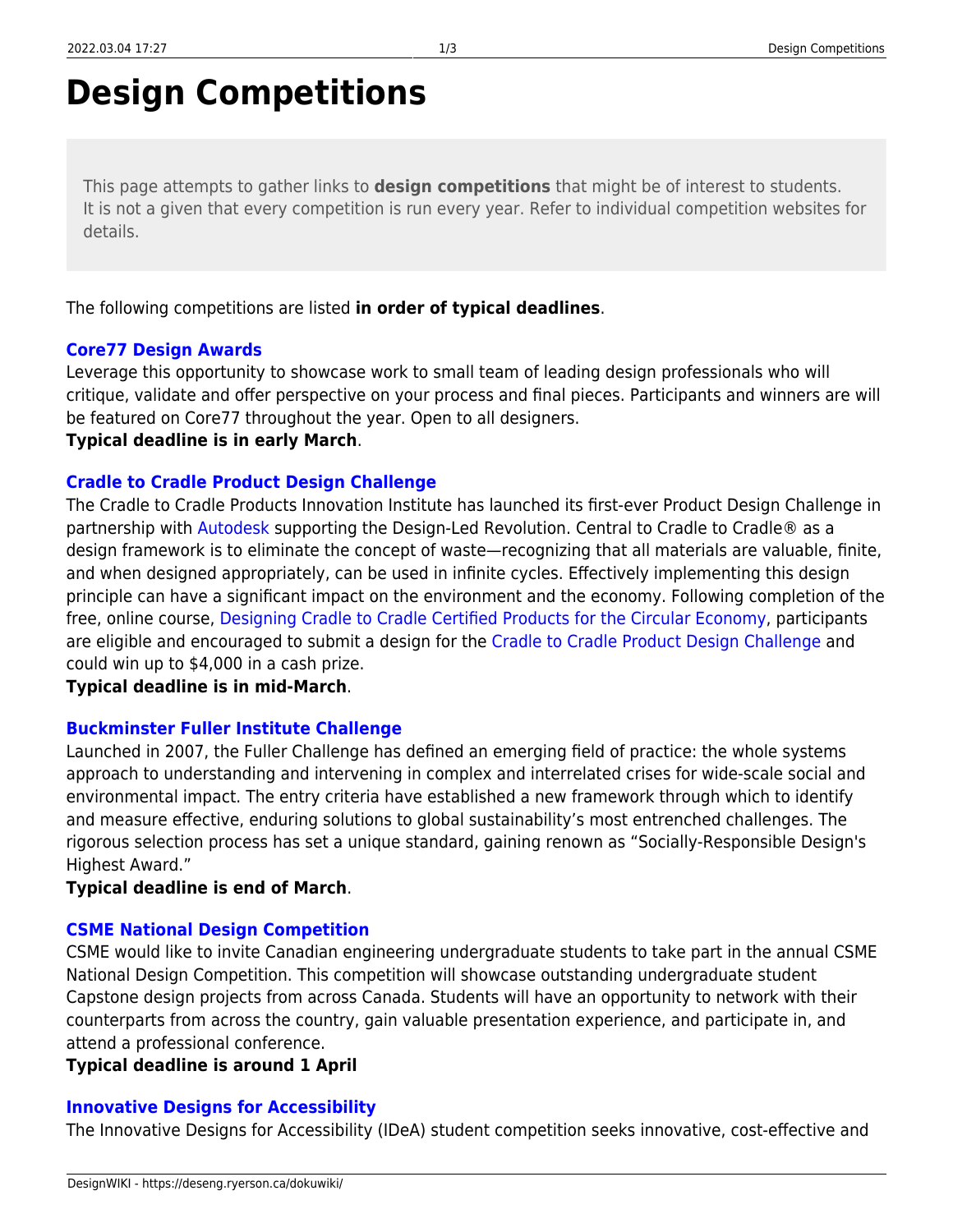practical solutions to accessibility-related barriers in the community. IDeA is inspired by the goal of the Accessibility for Ontarians with Disabilities Act (AODA) to make Ontario the most accessible province by 2025.

**Typical deadline is in mid-April**.

### **[DRS Student Research Bursary Scheme](http://www.designresearchsociety.org/joomla/awards/grants/154-drs-stud-burs.html)**

The Design Research Society (DRS) Student Research Bursary Scheme directly supports design research projects by research students across the world. Examples of previous awards and projects can be found [on the DRS website.](http://www.designresearchsociety.org/joomla/component/content/article/34-about-drs/197-drs-stud-projects-2012.html) The scheme is open to all student members of the society (30GBP for 3 years), together with a sponsor who is also a DRS member.

### **Typical deadline is in mid-April**.

#### **[Cities of Tomorrow](http://citiesoftomorrow.ca/)**

The Large Urban Mayor's Caucus of Ontario (LUMCO) has created a competition to provide an opportunity for Ontario students to enter the policy making process with proposals for improving Ontario's urban centres. Ontario's large urban centres face complex challenges as they continue to grow. LUMCO wants to hear students' solutions in the areas of infrastructure, finance, job creation and housing. **Typical deadline is in May**.

### **[Spin Master Innovation Fund](http://www.spinmasterinnovationfund.ca)**

[Futurpreneur Canada](http://www.futurpreneur.ca/) and [Spin Master Ltd.](http://www.spinmaster.com/) support young entrepreneurs with innovative business ideas through the Spin Master Innovation Fund. The Fund provides an exclusive opportunity for young entrepreneurs to launch businesses that will disrupt the game in their chosen industry. The fund will support up to 10 innovative start-ups, and each recipient will receive: up to \$50,000 in financing; 2 years of business mentoring; 2 exclusive innovation workshops; and expert advice from Spin Master executives.

### **Typical deadline is in mid-June**.

#### **[James Dyson Award](https://jamesdysonaward.org/)**

The James Dyson Award is an international design award that celebrates, encourages and inspires the next generation of design engineers. The Award is open to current and recent design engineering students. It's run by the James Dyson Foundation, James Dyson's charitable trust, as part of its mission to get young people excited about design engineering.

**Typical deadline is in mid-July**.

### **[Biomimicry Global Design Challenge](http://challenge.biomimicry.org/)**

The Biomimicry Global Design Challenge is an annual competition that invites people around the world to address critical sustainability issues using nature as a guide.

### **Typical deadline in early August**.

### **[DX Emerging Designer Competition](http://www.dx.org/index.cfm?pagepath=Competitions/Emerging_Designer_Competition&id=47868)**

The [Design Exchange](http://www.dx.org/) in Toronto has an annual competition for young designers of all disciplines between 18 and 35 years old.

**Typical deadline is at the end of August**.

### **[D-Prize Distribution Challenge](http://www.d-prize.org/)**

"Our world has already invented many effective poverty solutions, but sadly most fail to reach actual people in need. Millions of lives would improve if people had access to proven energy, education, health, and other interventions. Can you start a new social enterprise and solve this problem?